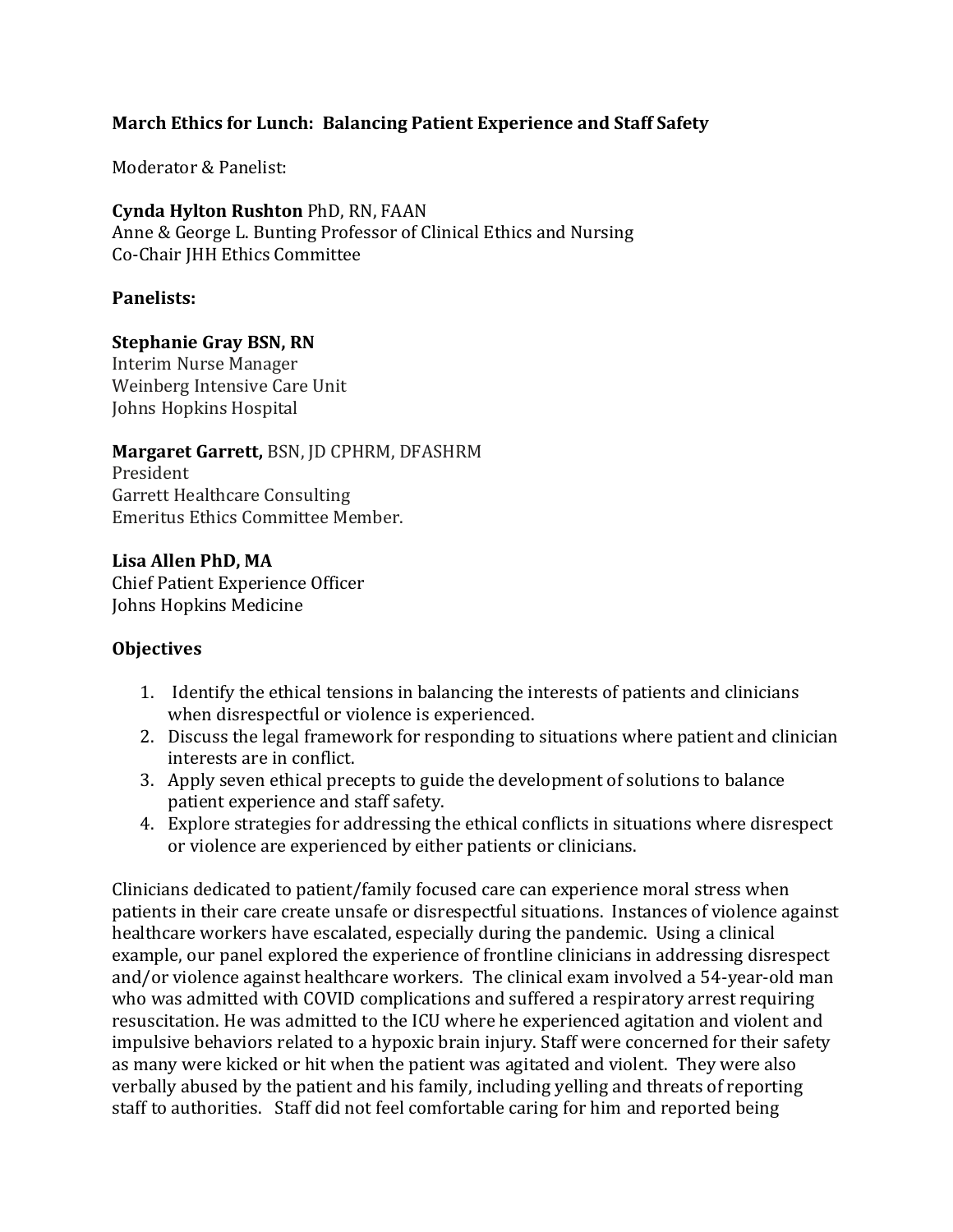distressed and fearful at work. Staff contacted the RISE team (Resilience In Stressful Events) and placed safety reports almost daily. Safety measures, such as a security guard, were put into place to protect staff. The case highlighted the complexity of interests of clinician and patients in the context of delivering patient care and the ethical conflicts that can arise.

# **1. Summary**

The Joint Commission defines workplace violence as "An act or threat occurring at the workplace that can include any of the following: verbal, nonverbal, written, or physical aggression; threatening, intimidating, harassing, or humiliating words or actions; bullying; sabotage; sexual harassment; physical assaults; or other behaviors of concern involving staff, licensed practitioners, patients, or visitors" (JCO, 2022).

Over 20,000 workers in private industry experienced trauma from nonfatal workplace violence in 2019 (Bureau of Labor Statistics, 2018).Of those victims who experienced trauma from workplace violence:

- 68% were female
- $\cdot$  65% were age 25 to 54
- 70% worked in the healthcare and social assistance industry
- 21% required 31 or more days away from work to recover, and 20% involved 3 to 5 days away from work

For nurses:

- 21 % of registered nurses and nursing students reported being physically assaulted (ANA, 2014)
- Over 50% were verbally abused in a 12-month period (ANA, 2014)
- During the pandemic, 44.4% nurses experienced physical violence and 67.8% experienced verbal abuse (Byon et al, 2021)
- During the COVID pandemic, only 10% of nurses reported the abuse they experienced. The underreporting was attributed to nurses' high threshold for asking for help in managing these situations (Byon et al, 2021)

The costs of workplace violence include lost wages, treatment of emotional and physical injuries, increased caregiver stress, fatigue, and medication errors--all of which contribute to higher turnover.

Factors that have contributed to violence in health care settings include increased prevalence of guns in our communities along with increased psychiatric patients, substance use, criminals or gang members being held in emergency rooms, and unrestricted movement of the public in clinical areas. Recently an additional factor was the increased anger by families about hospital policies, especially during the COVID pandemic. Staff shortages, lack of training, high risk areas such as parking garages and remote clinics have also been identified as factors contributing to violence in health care settings.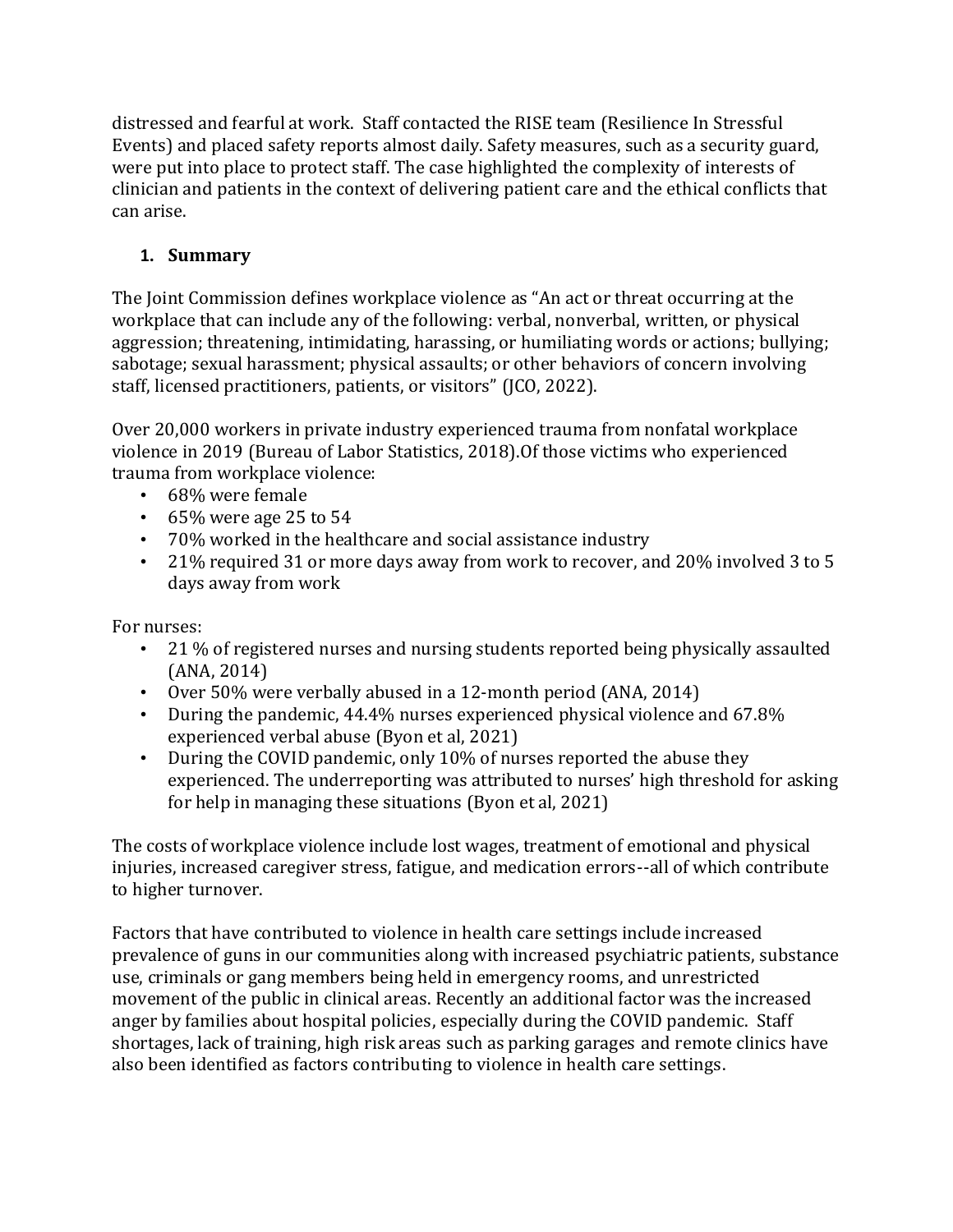The legal landscape is complex. Efforts to make violence against healthcare workers a felony have been successful in only 15 states. Similar proposals within Maryland continue but have not been successful. The panel discussed that staff who are the victims of violence, assault or battery should be encouraged to file criminal complaints, although the fears in doing so were acknowledged. Ideally a partnership with the hospital legal team can offer support to those who choose to file charges.

Cases like the one described create sustained distress for nurses at the point of care. Nurses may request reassignment or avoidance of repeated shifts assigned to an abusive patient to reduce the cumulative impact. The accumulation of the stress associated with perceived unsafe working environments can contribute to burnout, moral suffering, and turnover. When the distress escalates, the executive management team, security, ethics team, and the RISE team may need to become involved.

Balancing patient experience with staff safety is a core issue in responding to situations where violence occurs. Under-reporting is influenced by factors such as nurses explaining patient behavior as a reflection of the patient's disease or injury-as in the case presented where there had been brain injury. While true, panelists asserted that boundaries to protect both patients and staff must be maintained. Normalizing negative and abusive behaviors contributes to an unsafe workplace for everyone. Panelists reflected on the assumption that the staff must tolerate these behaviors to maintain the hospitals HCAP scores. These issues are not present for the majority of patients (less than 2%). When they do occur, there is agreement that they need to be addressed proactively, consistently, and equitably. Patients, like staff, have corollary rights and responsibilities. Staff were encouraged to speak up about their concerns.

Based on work by the Beryl Institute, seven ethical precepts were proposed (Rushton et al, 2021):

- **1.** Persons must be safe and secure to live and effectively function.
- 2. Everyone (patients, families and health care workers) is treated with respect to honor their inherent dignity as persons.
- 3. Violence and threat toward persons (patients/family members or loved ones or health care workers ) are ethically impermissible.
- 4. Achieving and maintaining a safe and healing environment is a responsibility equitably shared among patients, family members or loved ones, healthcare workers and leaders.
- 5. Policies, practices, and decisions must be transparent, clearly communicated and consistently applied.
- 6. Reporting mechanisms are confidential, timely, responsive, and occur without retaliation, discrimination, or blame.
- 7. Education and resources to support patients, family members, loved ones and healthcare workers are available, accessible, and proactively offered.

## **Recommendations**

- Re-calibrate norms of behavior and responses in the acute care setting
	- o *No one should be treated disrespectfully or endure violence or aggression*